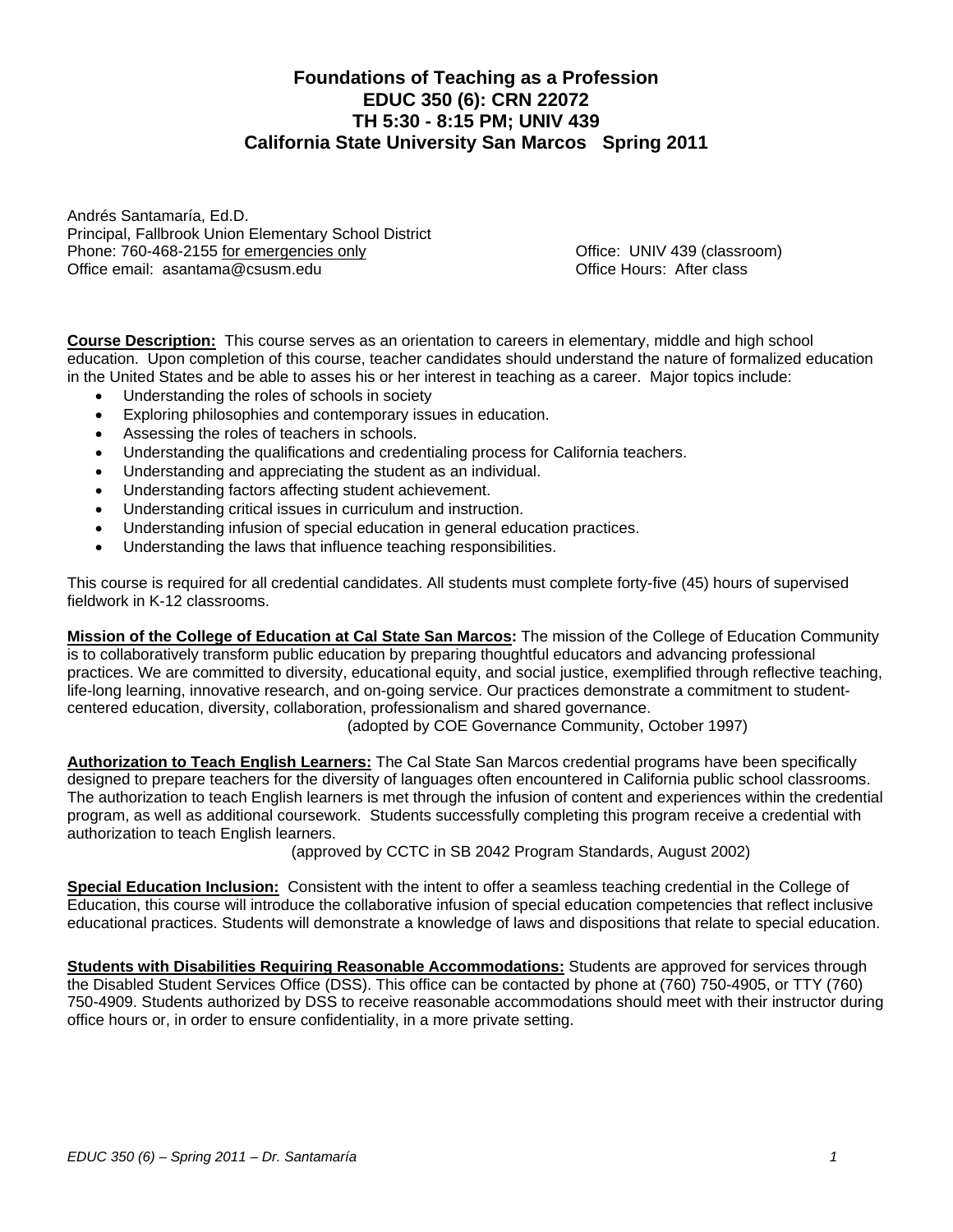**College of Education Attendance Policy:** Due to the dynamic and interactive nature of courses in the College of Education, all students are expected to attend all classes and participate actively. Absences and late arrivals/early departures will affect the final grade. A minimum grade of C+ is required in EDUC 350 to qualify as prerequisite for admission to the Cal State San Marcos teacher credential program. COE attendance policy states, "At a minimum, students must attend 80% of class time, or s/he may not receive a passing grade for the course at the discretion of the instructor. Individual instructors may adopt more stringent attendance requirements." Should students have extenuating circumstances, please contact the instructor as soon as possible. In this section of EDUC 350, the following attendance policy will apply: One class session may be missed without penalty to your grade. Each additional missed session will drop your final grade by 1/3 grade point (A to A-, A- to B+, etc.). If you miss four or more class sessions, you will receive an F.

**Credential Program Recommendations:** As one of several evaluation methods, EDUC 350 course instructors are asked for feedback concerning credential candidates who are applying for programs at Cal State San Marcos. Keep in mind that your professionalism and hard work in this class not only affect your course grade, but also indicate your readiness for a credential program.

**Fieldwork:** In addition to in-class work, assigned readings and projects, students will participate in forty-five (45) hours of supervised fieldwork assignments in a variety of public school settings. Details on the fieldwork are found on the Cougar Courses site. Documentation of these hours is required to receive a grade in EDUC 350. Cal State San Marcos students are expected to adhere to professional standards in their dress and behavior in the field. Required clearances (fingerprints, TB test) are the responsibility of the student. A recommendation (usually from the classroom teacher where most of the fieldwork is done, also known as a Field Experience Recommendation) is a requirement for admission to the Cal State San Marcos Teacher Credentialing programs. If you need this form, you can download it from the Cougar Courses site.

# **All University Writing Requirement**

Every course at the university must fulfill the university's writing requirement of at least 2,500 words. In EDUC 350, this is accomplished through the following written assignments: Teacher Interview, Philosophy Paper, Reading/Movie Logs, and The Outsider.

## **CSUSM Academic Honesty Policy**

Students will be expected to adhere to standards of academic honesty and integrity, as outlined in the Student Academic Honesty Policy. All written work and oral presentation assignments must be original work. All ideas/materials that are borrowed from other sources must have appropriate references to the original sources. Any quoted material should give credit to the source and be punctuated with quotation marks.

Students are responsible for honest completion of their work including examinations. There will be no tolerance for infractions. If you believe there has been an infraction by someone in the class, please bring it to the instructor's attention. The instructor reserves the right to discipline any student for academic dishonesty in accordance with the general rules and regulations of the university. Disciplinary action may include the lowering of grades and/or the assignment of a failing grade for an exam, assignment, or the class as a whole."

Incidents of Academic Dishonesty will be reported to the Dean of Students. Sanctions at the University level may include suspension or expulsion from the University.

## **Plagiarism:**

As a student and future educator, each student is expected to do his/her own work and to contribute equally to group projects and processes. Plagiarism or cheating is unacceptable under any circumstances. If you are in doubt about whether your work is paraphrased or plagiarized see the Plagiarism Prevention for Students website http://library.csusm.edu/plagiarism/index.html. If there are questions about academic honesty, please consult the University catalog.

**Use of Technology:** Students are expected to demonstrate competency in the use of various forms of technology (i.e. word processing, electronic mail, Cougar Courses, use of the Internet, and/or multimedia presentations). Specific requirements for course assignments with regard to technology are at the discretion of the instructor. Keep a digital copy of all assignments for use in your teaching portfolio. All assignments will be submitted online. Details will be given in class.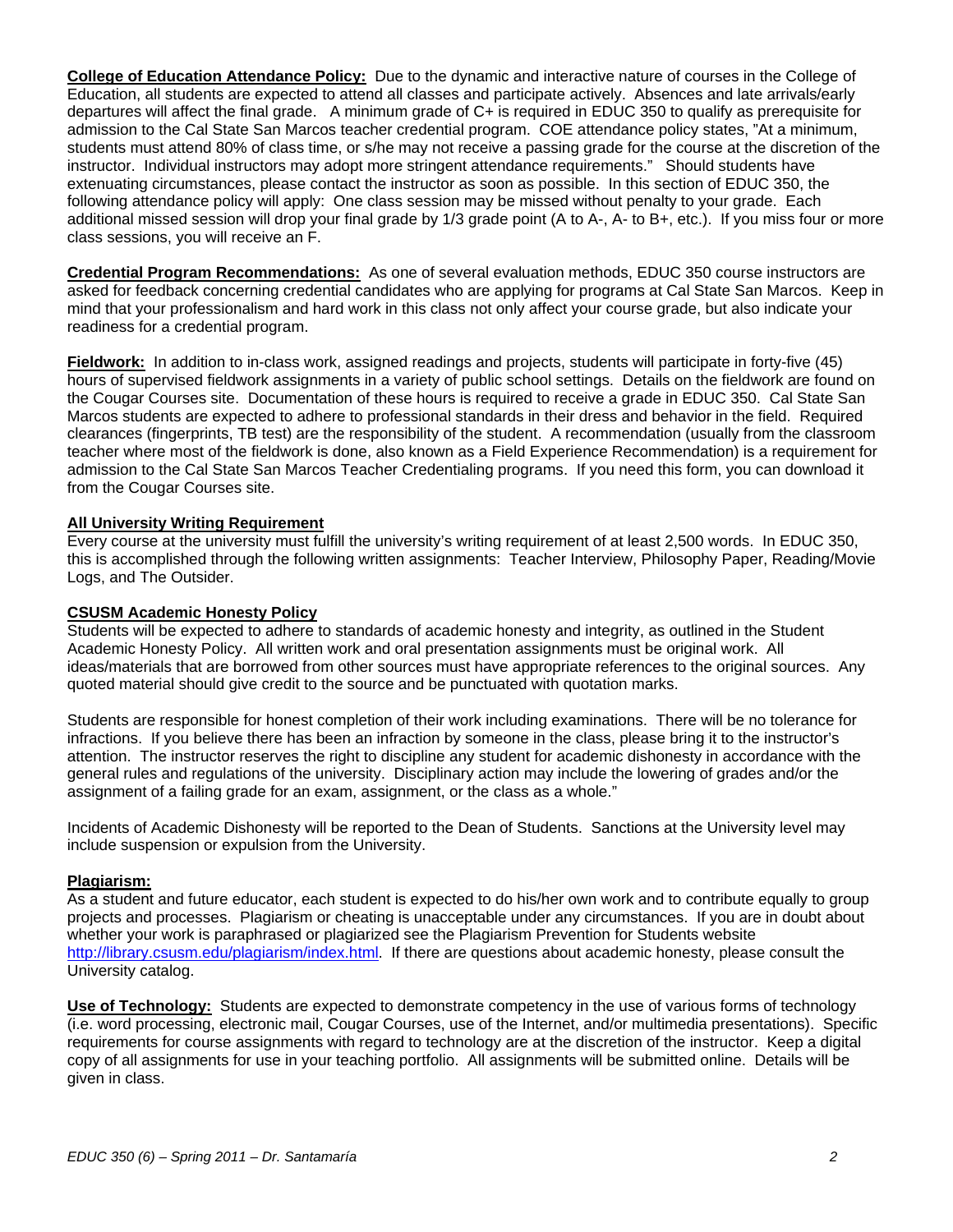# **Electronic Communication Protocol**

Electronic correspondence is a part of your professional interactions. If you need to contact the instructor, e-mail is often the easiest way to do so. It is my intention to respond to all received e-mails in a timely manner. Please be reminded that e-mail and on-line discussions are a very specific form of communication, with their own nuances and etiquette. For instance, electronic messages sent in all upper case (or lower case) letters, major typos, or slang, often communicate more than the sender originally intended. With that said, please be mindful of all e-mail and on-line discussion messages you send to your colleagues, to faculty members in the College of Education, or to persons within the greater educational community. All electronic messages should be crafted with professionalism and care. Things to consider:

- Would I say in person what this electronic message specifically says?
- How could this message be misconstrued?
- Does this message represent my highest self?
- Am I sending this electronic message to avoid a face-to-face conversation?

In addition, if there is ever a concern with an electronic message sent to you, please talk with the author in person in order to correct any confusion.

**Teaching Performance Expectation (TPE) for EDUC 350**: A primary goal of EDUC 350 is to begin the process of developing teacher candidates to become professional educators. The following TPE of the California Commission for Teacher Credentialing is expected to be met during this course:

# **TPE 12: Professional, Legal and Ethical Obligations**

Candidates are aware of their own personal values and biases and recognize ways in which these values and biases affect the teaching and learning of students. They resist racism and acts of intolerance. Candidates appropriately manage their professional time spent in teaching responsibilities to ensure that academic goals are met.

Candidates for a Teaching Credential understand and honor legal and professional obligations to protect the privacy, health, and safety of students, families, and other school professionals. They are aware of and act in accordance with ethical considerations and they model ethical behaviors for students. Candidates understand and honor all laws relating to professional misconduct and moral fitness.

## **Teaching Performance Assessment for Developing as a Professional Educator**

The successful completion of the personal philosophy assignment is a requirement for completion of this course and is a component of partially meeting the TPE described above. This statement will be used for assessment both in the course and at completion of the College of Education program. Retain an electronic copy of your statement for submission for your portfolio at the completion of your teacher education program.

**Course Requirements:** Teacher education is a professional preparation program. It is expected that students will come to class prepared to discuss the readings, submit required assignments, and participate in class activities. Students are expected to adhere to academic honesty and integrity, standards of dependability, confidentiality and writing achievement. Because it is important for teachers to be able to effectively communicate their ideas to students, parents, colleagues, and administrators, writing that is original, clear and error-free is a priority for the College of Education. It is expected that work will be turned in on time. Please discuss individual issues with the instructor. Points will be deducted if assignments are submitted late (10% penalty per day late; no credit will be awarded if the assignment is one week late).

## **Required Texts:**

Nieto, Sonia. (2006). *Why We Teach*. NY: Teachers College Press. ISBN 0807745936, Approximately \$12 - 20.

Grant, Carl. A. & Gillette, Maureen. (2005). *Learning to Teach Everyone's Children: Equity, Empowerment and Education that is Multicultural.* Thomson & Wadsworth. ISBN 0-534-64467-8, Approximately \$ 45 - 65

Villa, R. A. and Thousand, J. S. (2005). *Creating an Inclusive School* (2nd ed.). Alexandria, VA: Association for Supervision and Curriculum Development. , ISBN 0-87120-251-4 Approximately \$12 - 25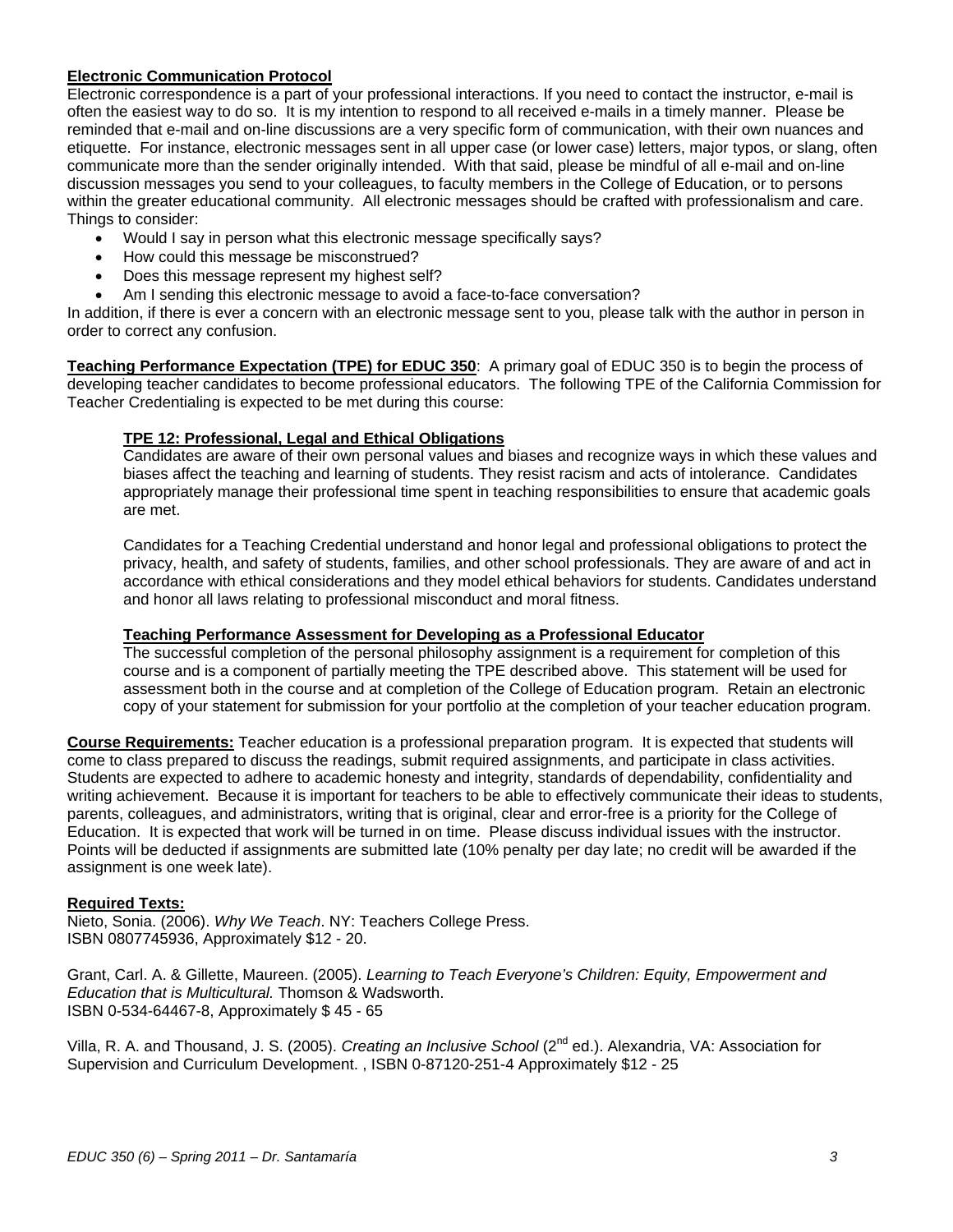# **Required Movies:**

*Race to Nowhere*, Sage Canyon Elementary, San Diego Screening, Tuesday February 8<sup>th</sup>, 2011 at 7:00 – 9:00 p.m. Cost: \$10 in advance / \$15 at the door; tickets may be sold out before day of screening Tickets: http://rtnsagecanyon.eventbrite.com/ Check http://www.racetonowhere.com/screenings for additional screenings

*Waiting for Superman*, to be released on Blu-Ray and DVD on February 15<sup>th</sup>

# **Assignments and grading:**

# **1. Reading/Movie log** 12 *noise* 12 points 12 *points*

The reading/movie log provides an opportunity to reflect on learning about teaching through the assigned readings and movie viewings for class sessions. In the reading/movie log, do not summarize. Instead, respond to the readings or movie viewings: agree, disagree, note specific ideas, etc. Entries should be one paragraph in length per week. Reading log entries for week's classes must be submitted via the Cougar Courses site by 4 p.m. on the class day, with the exception for the movie viewings. Movie log entries must be submitted via the Cougar Courses site by midnight of the class day for which they are assigned. See the schedule for readings and movie viewings. The log will be graded holistically; you will either receive full credit or none.

No credit will be given for late submissions of reading logs. In extraordinary circumstances, if you do not have access to Cougar Courses for a timely submission, you may email the reading log entry to me by 4 p.m. on the class day at asantama@csusm.edu. Movie log entries need to be emailed to me by midnight of the class day for which they are assigned. Later, as soon as you re-establish Cougar Courses access, you will resubmit on Cougar Courses.

## *Key skills/knowledge I'll be evaluating:*

- At what level have you comprehended the reading/movie viewing? Is your work reflective of the issues and your thinking?
- What connections and relationships have you been able to make with the reading/movie viewing and prior class discussions, fieldwork, and class activities?

# **2. Current events in education 3 points** 3 points

Sign up for a date when you will be responsible for presenting an item from the week's news in K-12 education (5 minutes maximum). The item may be from television, radio, internet (e.g., www.edweek.org/), newspaper, or magazine, and may pertain to local, national, or international issues. You will summarize and present the importance of the news for your classmates. Be sure that you make a connection to future teachers in California if the news is from afar. After you present your current event, go to the Cougar Courses site and submit a one-sentence report as the "Current Events" assignment, so that you can receive credit. You must submit your report by May 12.

## *Key skills/knowledge I'll be evaluating:*

- Did you select an article that has depth and importance to future teachers in Southern California?
- Can you speak articulately about your article's content
- Can you answer questions related to the article?

# **3. Interview of a teacher** 10 points

The written report is due via the Cougar Courses site on February 17 by 4 p.m.

In this assignment, you will interview a teacher and write a 3-4 (double-spaced) page (1,500-2,000 word) summary of what you learned from him or her. Your purpose is to render a sketch so that your reader may be able to envision the teacher as a person with a distinct philosophy and experience.

## *Gathering information:*

 middle, or secondary school classrooms. Suggested questions are: Interview a current or retired teacher who has had at least 3 years of full–time experience in elementary,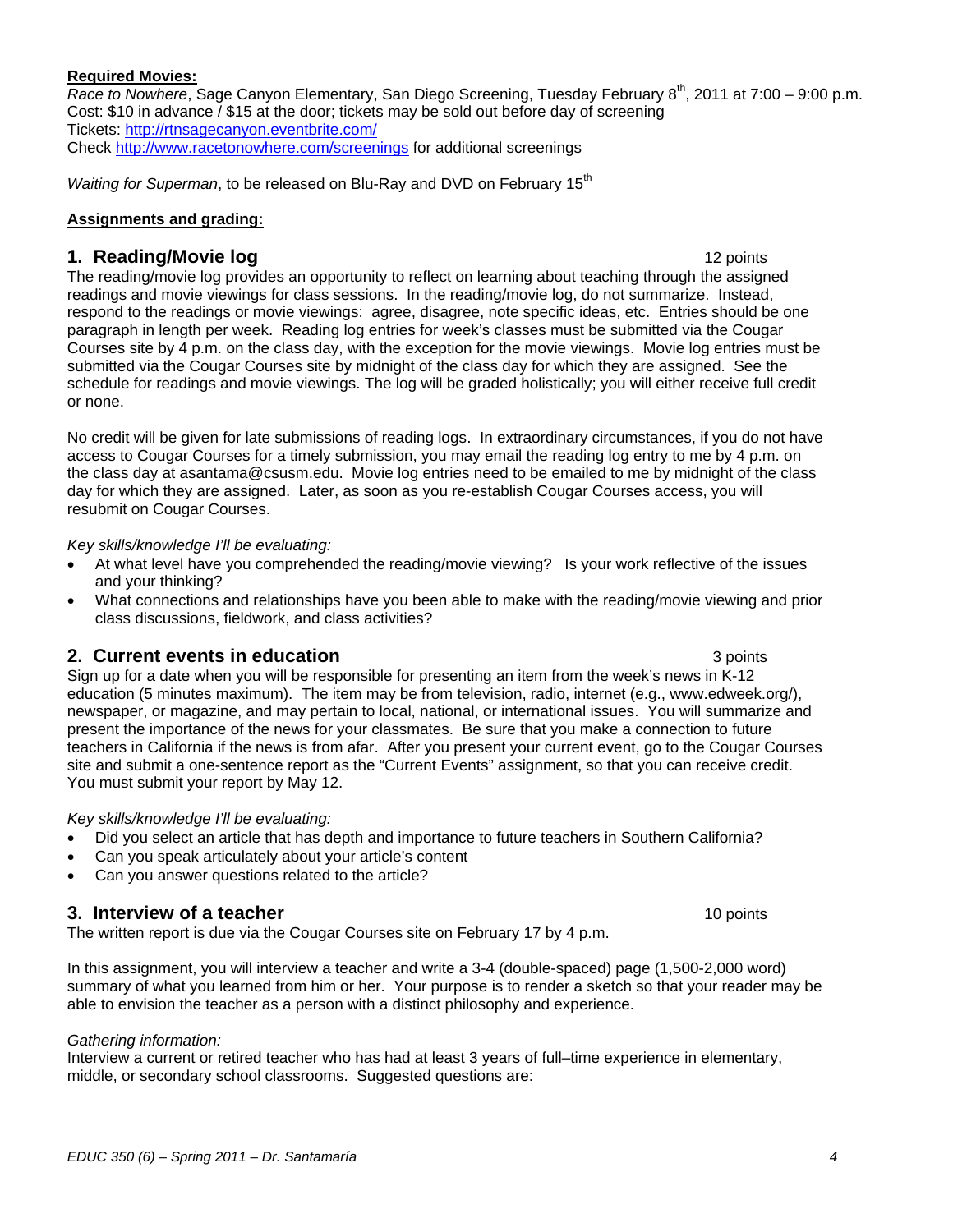Why did the teacher choose to enter teaching? How attractive was the profession to prospective teachers at that time? What were the other career paths available; were any others seriously considered? Does the teacher have any regrets about becoming a teacher?

What professional education did the teacher have? How helpful was it in learning to teach? At what point did the teacher feel comfortable as a teacher?

What were/are the teacher's goals for the education of students? Have these goals changed over the years?

 made? To what extent were those moves voluntary? For current teachers, are further moves desired? If so, What career moves (school buildings, grade level, special students, subject matter, etc.) has the teacher what are they, and why?

What have been the major joys and frustrations of teaching? What would help increase the joys and minimize the frustrations? On what issues does the teacher feel strongly about making changes in the way that schooling occurs now?

How did/does the teacher learn about his/her students' lives and needs? How similar are the backgrounds of the teacher and his/her students? What have been the teacher's experiences with "culture shock" in working with students from different backgrounds?

individual students or activities, or are the memories more general? What are some favorite memories from the teacher's classroom? Does the teacher tend to remember

What does the teacher think of current "hot issues" in education such as the California High School Exit Exam and the No Child Left Behind Act? How does the teacher take action to address new reforms that impact his/her classroom?

What is the teacher's metaphor for "teaching" or "teacher"? What are the main features of the teacher's approach toward teaching? What has the teacher learned from being a teacher?

#### *Analysis:*

After collecting your information, think about what you have learned about this teacher. Focus on a few themes that best characterize what you have heard. Do not try to be all-inclusive. *Protect your teacher's confidentiality by using a pseudonym and masking identifying details.* 

In your analysis, incorporate what you have been learning about becoming and being a teacher. How does your teacher fit within the material addressed in your readings and in class? What issues are raised through your interview? What are the implications of your interview as you think about becoming a teacher? Be sure you include at least one reference to the readings/discussions we have in class.

## *Key skills/knowledge I'll be evaluating:*

- Were you able to arrange, organize, and conduct an interview that yielded useful and interesting information?
- Were you able to "paint a portrait" of the teacher as a person with a distinct story and character?
- Did you "mask" the teacher's identity by using a pseudonym and blurring other identifying markers?
- Were your analyses and reflections based on information you have learned in EDUC 350 and prior knowledge?
- Were you able to explicitly connect the teacher's responses to EDUC 350 texts/class sessions?
- Were you able to explicitly connect the interview to your own thinking about becoming a teacher?
- Does your writing incorporate a professional level of writing skills (grammar, syntax, spelling)?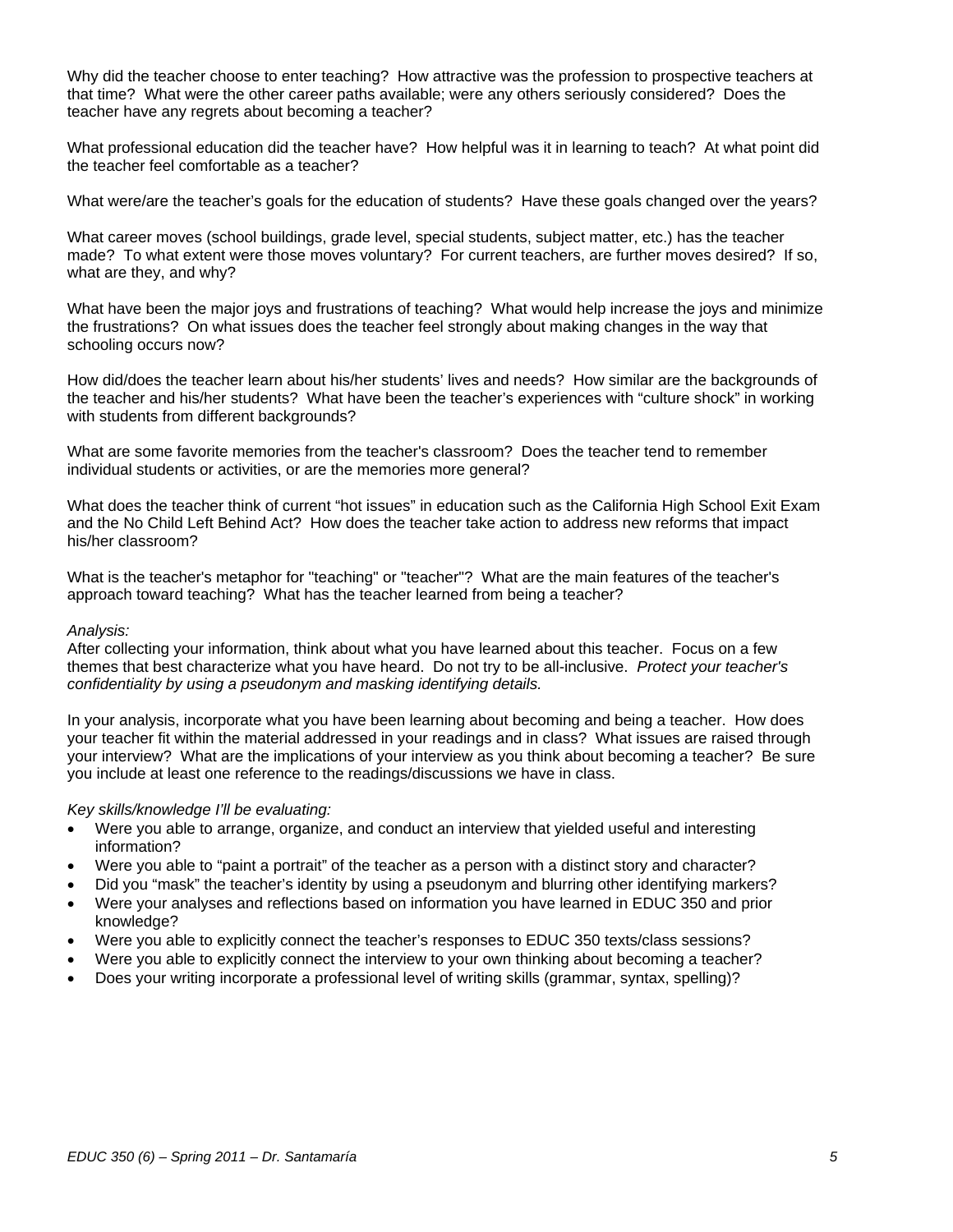# **4. The Outsider**  10 points

The written report is due via the Cougar Courses site on April 7 by 4 p.m.

Many students with special needs come to view themselves as "outsiders" because they are labeled as different from the typical student. But most of us experienced some sense of being an outsider during our K-12 years. After reading chapters 1-3 in Villa/Thousand's *Creating an Inclusive School* and at least two of the *Voices of Inclusion*, write a reflective essay (2 to 3 double-spaced pages, or 1,000-1,500 words) in which you comment on your own (or a friend's) school experience in which you may have felt like an outsider. Reasons could include differences due to gender, religion, looks, beliefs/interests, family situation, academic ability, etc. Make at least one specific connection to the VT text. Consider the following questions:

What personal characteristics fostered your (or your friend's) feelings of being an outsider? How did you react to and cope with the situation?

Did you share your experience with any teachers or other school personnel? Did any of them assist you? What could school staff, parents or friends have done to help?

In what ways did this experience change you? Did you "learn" from this experience? How might this experience make you a more sensitive and effective teacher?

# *Key skills/knowledge I'll be evaluating:*

- Were you able to devise a cogent written reflection that addresses the questions above in a thoughtful/analytical manner?
- Did you make at least one specific (quote) connection to the VT book?
- Does your writing incorporate a professional level of writing skills (grammar, syntax, spelling)?

# **5. Classroom observation reports** 20 points 20 points

Using the classroom observation instrument provided online, write up five observations in your field sites. The template is on the Cougar Courses site under Fieldwork Instructions and is also on the College of Education website at the top of the syllabus webpage. You must submit one written observation from each of these four types of school settings: Elementary, Middle, High, and Special Setting; the fifth written observation is from any setting (your choice). Submit these via the Cougar Courses site as instructed on March 3 and April 21 by 4 p.m. Turn in your Classroom Observation Record (timesheet) and Report Summary (distribution report) in class on May 5. If you do not complete the classroom observations, you will receive a grade of INC for the course.

## *Key skills/knowledge I'll be evaluating:*

- Can you articulate your assumptions/expectations about a given setting and then identify how your observation affects those assumptions/expectations?
- Can you observe key details, seeing both the "big picture" of the classroom and specific methods, interactions, etc.?
- Can you responsibly monitor your placement to include meeting the requirements of varied settings and minimum hours?
- Can you relate your class work and readings to your observations and provide an insightful analysis?
- Does your writing incorporate a professional level of writing skills (grammar, syntax, spelling)?

# **6. Contemporary issues research 20 points** 20 points

Choose (1) an issue that interests you (from the topics given to you by the instructor) and (2) one or two partners with whom to work. Research the issue and prepare an oral report to share in class. The report should describe and analyze the issue in approximately 15 minutes. You will present during the weeks of April 21, 28, May 5, or May 12. When you present your research orally, provide a one-page summary and a reference list for your classmates. Each partner must submit the one-page summary to the Cougar Courses site to receive credit for this assignment. The one-page handout is due to Cougar Courses on May 12 by 4 p.m.

# *Key skills/knowledge I'll be evaluating:*

- Do you understand a major issue affecting education and can you speak intelligently to your peers?
- Did you read from enough sources to gather relevant information and then present this in a synthesized manner?
- Are you able to organize resources (materials, people, etc.) in support of a goal (in this case, your presentation—which includes the use of Power Point technology)?

*EDUC 350 (6) – Spring 2011 – Dr. Santamaría 6*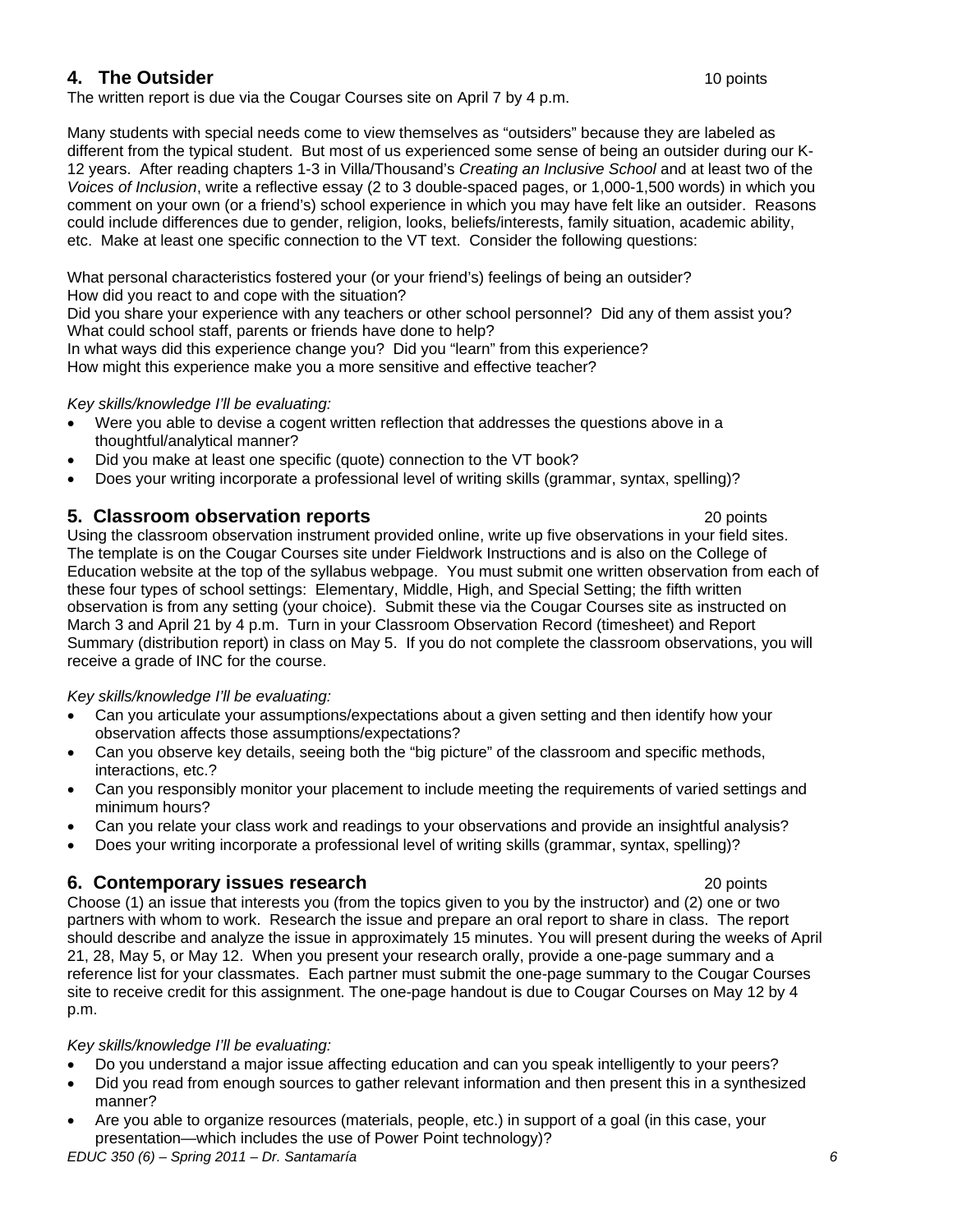- Did you present your information confidently, creatively, concisely and in an organized manner?
- Are you able to apply what you've learned about effective teaching to engage your audience during your presentation?
- Did you develop an appropriate abstract and bibliography?
- Does your writing incorporate a professional level of writing skills (grammar, syntax, spelling)?

**7. Personal philosophy of schooling, learning and teaching** (TPE 12) 15 points The written report is due via the Cougar Courses site on April 28 by 4 p.m.

Write a 4-5 page paper (2,000-2,500 word) that explains your personal philosophy of schooling, learning and teaching. Follow the template below, and self-assess before you turn in the paper.

## **Paper Introduction**

Describe the level of schooling and subject field(s) you hope to teach.

Name your philosophy (or combination of philosophies) as described by Grant & Gillette Ch 8.

Explain why you are attracted to this philosophical stance. Is it due to your own schooling and/or background, what you've seen in schools since your own school days, the influence of particular persons, texts, other experiences with children/youth, etc.?

# **Nature of schooling**

Describe what you believe is the purpose of schooling in a democracy. How will you as a teacher help achieve these purposes? Give at least one concrete example of how you will interact with your students in light of your beliefs.

## **Nature of the learner**

Describe what you believe is the nature of the learner.

What are your thoughts about the students you will teach? What do they need from a teacher?

Give at least one concrete example of how you will interact with your students in light of your beliefs.

# **Nature of the teaching/learning process**

Describe what you believe is the nature of the teaching/learning process?. What do you believe counts as knowledge and how should it be presented? How will you as a teacher use subject matter and other experiences to guide students toward

meaningful learning activities?

Give at least one concrete example of how you will interact with your students in light of your beliefs.

## **Teacher dispositions and actions**

Describe what behavior (disposition/attitude & actions) you will exhibit in order to carry out your philosophical position.

Give at least one concrete example of how you will conduct yourself in light of your beliefs.

## **Conclusion**

Recap your philosophy. What are your outstanding questions/concerns/thoughts about becoming a teacher?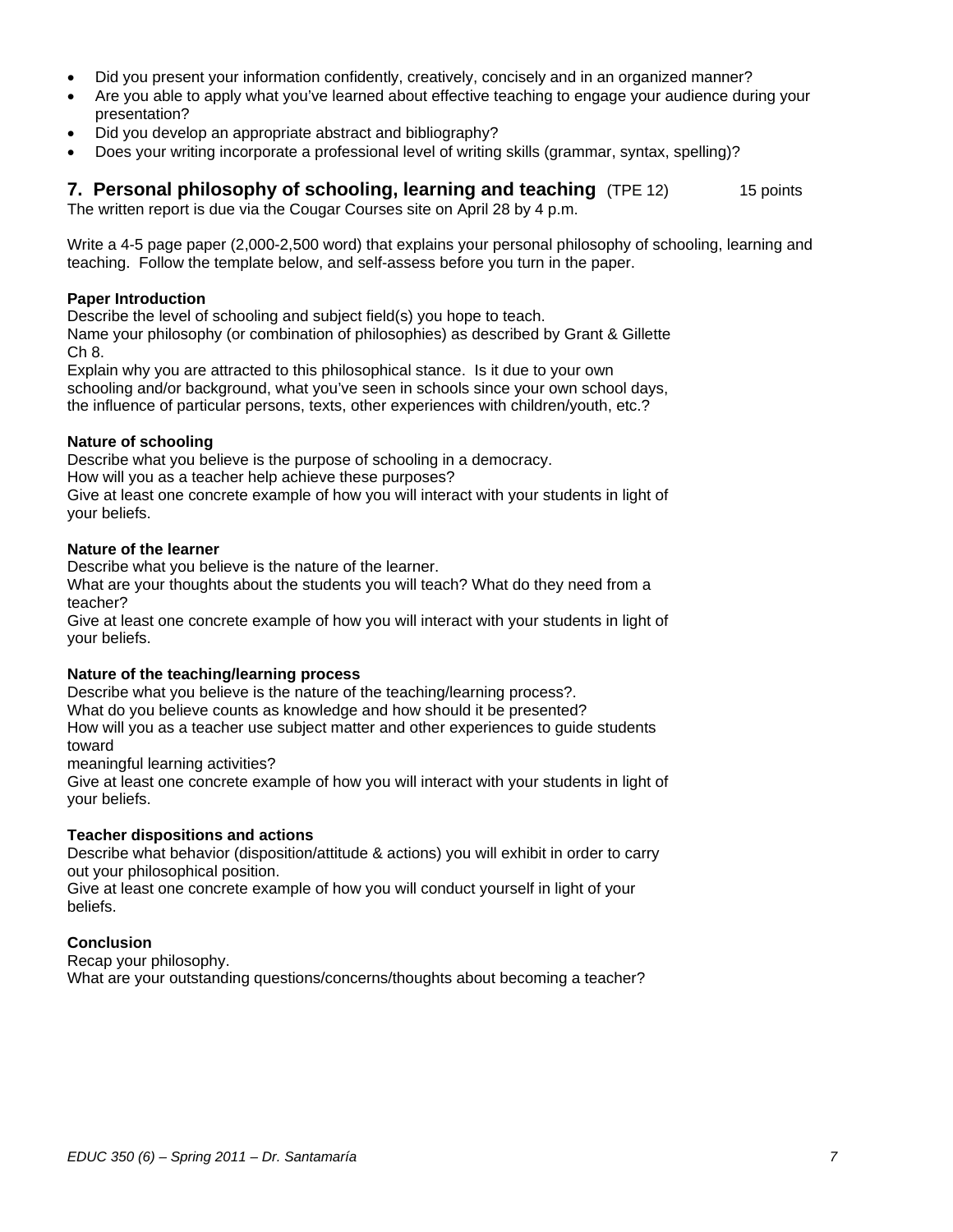# **Criteria for Self- Assessment and Instructor Assessment of Philosophy Paper**

Self-assess your philosophy paper using the following criteria. Submit the self-assessment with your final draft of your philosophy paper (at least one "beefy" paragraph). These are the same criteria that I will use to evaluate your philosophy paper.

Exemplary papers have the following characteristics:

**Ideas:** The paper is clear and focused. It holds the reader's attention. Relevant information and details enrich the central theme. Ideas are supported by research, practical knowledge and experience. Conclusions show insight.

**Organization:** The organizational structure enhances and showcases the central idea or theme of the paper. An inviting introduction draws the reader in; a satisfying conclusion leaves the reader with a sense of closure and resolution. Sequencing is logical and effective. Thoughtful transitions tie parts together. The paper flows so smoothly, the reader hardly thinks about it.

**Connections**: The paper includes multiple references to EDUC 350 class experiences (specific text selections, class discussions, fieldwork observations, assignments, current events, etc.).

**Voice:** The writer of this paper speaks directly to the reader in a manner that is individual, compelling, engaging, and has personality.

**Sentence Fluency:** The writing has an easy flow. Sentences enhance the meaning. Sentences vary in length and structure. The piece has purposeful and varied sentence beginnings.

**Conventions:** The writer demonstrates a good grasp of standard writing conventions. Spelling is generally correct. Punctuation is accurate. Grammar and usage are correct. Paragraphing tends to be sound. The piece needs very little additional editing.

# **8. Participation** 10 **points** 10 **points** 10 **points**

This course is designed for active learning during class sessions. In order for this course to succeed for individuals and the group, students must come to class prepared to discuss assigned readings/topics and to participate in class activities. You will submit a self-assessment on Cougar Courses by May 12. The instructor will consider your self-assessment when assigning points for this assignment. Answer the questions below and illustrate with examples from your participation in class.

*Key skills/knowledge I'll be evaluating:* 

- Do you participate in class discussions productively, sharing your knowledge and understandings?
- Do you interact productively with your peers, taking on a variety of roles (leader, follower, etc.)?
- Do you contribute appropriately to group work—do you "do your share"?
- Are you able to accept others' opinions?
- Are you supportive of others' ideas?
- Do you support your peers during their presentations?
- Can you monitor and adjust your participation to allow for others' ideas as well as your own to be heard?

Grades will be determined by the total number of points earned (100 points possible):

 $A = 93 - 100$  $A - 90 - 92$  $B+ = 87-89$  $B = 83 - 86$  $B = 80 - 82$  $C_{+}$  = 77-79  $C = 73-76$  $C - 70 - 72$  $D = 60 - 69$  $F = 0.59$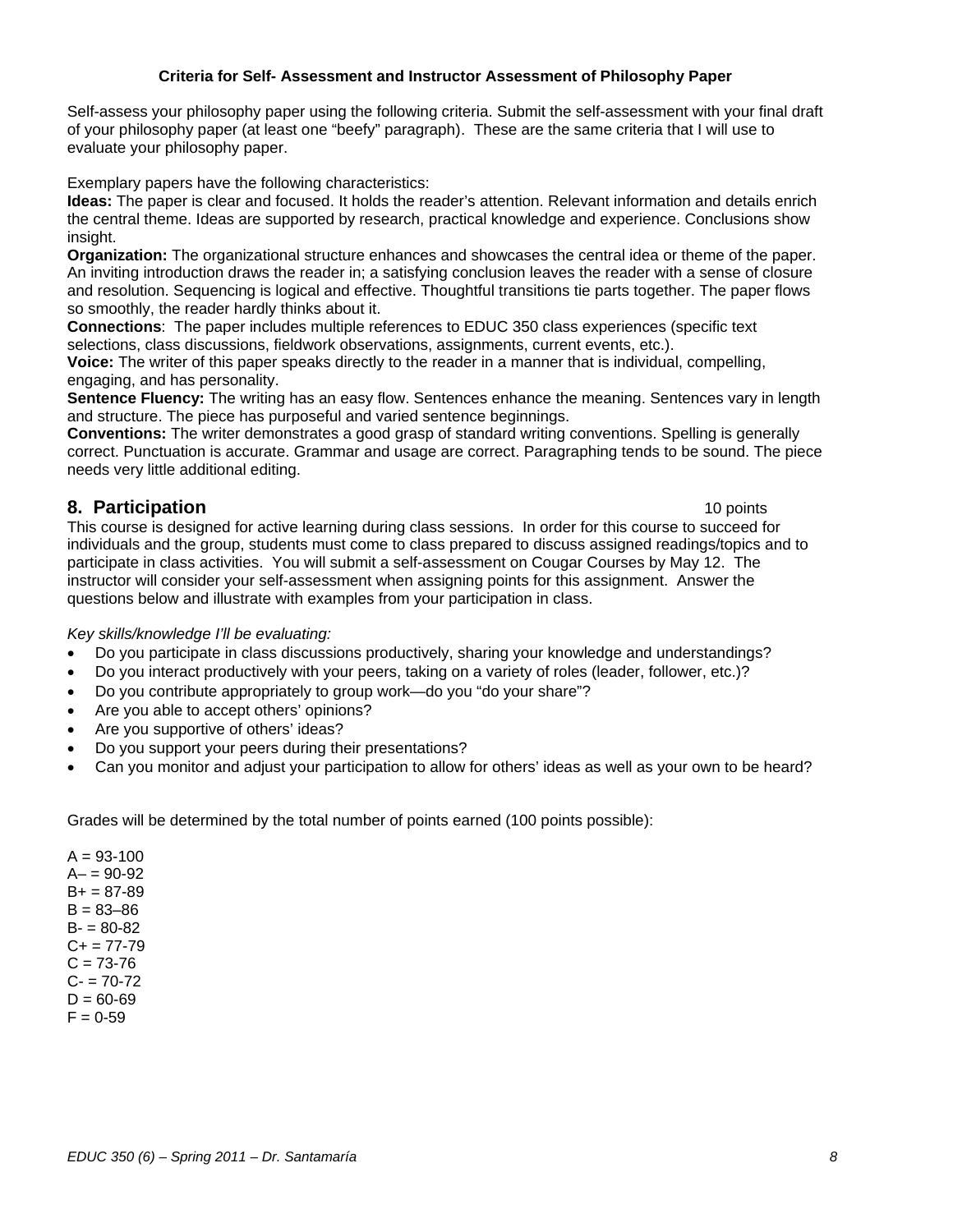# **Schedule as of 1/27/11 Schedule is subject to change at the discretion of the instructor**

| <b>Date</b>      | <b>Topic</b>                      | Reading log due by 4 p.m. of class day                        | <b>Assignment</b>                                           |
|------------------|-----------------------------------|---------------------------------------------------------------|-------------------------------------------------------------|
| Jan 27           | Course intro                      | Read the website brochure of your choice at:                  | <b>Access the Cougar Courses</b>                            |
|                  | Becoming a                        | http://www.csusm.edu/coe/Programs/index.html                  | website at<br>http://cc.csusm.edu/                          |
|                  | teacher                           | and the EDUC 350 advising session info at:                    |                                                             |
|                  | (Advisor<br>presentation)         | http://www.csusm.edu/coe/advising/credentialadvisin<br>g.html | Read the field experience                                   |
|                  |                                   |                                                               | guidelines. Bring questions<br>with you Feb 3 <sup>rd</sup> |
| Feb <sub>3</sub> | Why teach?                        | Log 1: GG ch 6 (Log due by 4 p.m. on Feb $3^{rd}$ )           |                                                             |
|                  |                                   |                                                               |                                                             |
|                  |                                   |                                                               |                                                             |
| Feb 10           | Schooling in a                    | Log 2: GG ch 1 (Log due by 4 p.m. on Feb $10^{\text{th}}$ )   | Waiver requests for field                                   |
|                  | democracy                         |                                                               | experience hours must be                                    |
|                  |                                   |                                                               | turned in during class today                                |
|                  |                                   |                                                               | <b>Teacher interview due Feb</b><br>17 by 4 p.m.            |
| Feb 17           | Philosophical                     | Log 3: GG ch 8                                                | Take "What is Your EP?"                                     |
|                  | perspectives                      |                                                               | survey in GG pp. 300-305                                    |
|                  |                                   |                                                               | and bring your results to<br>class                          |
|                  |                                   |                                                               |                                                             |
| Feb 24           | School<br>organization            | Log 4: GG ch 7                                                | <b>Observations 1 &amp; 2 due</b><br>Mar 3 by 4 p.m.        |
|                  |                                   |                                                               |                                                             |
| Mar <sub>3</sub> | Rights and                        | Log 5: GG ch 10                                               |                                                             |
|                  | responsibilities                  |                                                               |                                                             |
|                  |                                   |                                                               |                                                             |
| Mar 10           | The lives and work<br>of teachers | Log $6:GGch2$                                                 |                                                             |
|                  |                                   |                                                               |                                                             |
| Mar 17           | Inclusion                         | Log 7: VT ch 1, 2, 3 and "Voices of Inclusion"                | Personal philosophy draft 1                                 |
|                  |                                   |                                                               | due Apr 7 (bring hard copy<br>to class)                     |
|                  |                                   |                                                               |                                                             |
|                  |                                   |                                                               | <b>Finish Nieto</b>                                         |
|                  |                                   |                                                               | The Outsider due Apr 7 by<br>4 p.m.                         |
| Mar 24           | No Class                          | <b>Spring Break</b>                                           |                                                             |
|                  |                                   |                                                               |                                                             |
| Mar 31           | Online (Cougar                    | Cesar Chavez Day - Campus Closed                              |                                                             |
|                  | Courses)                          | Log 8: Waiting for Superman movie viewing due by              |                                                             |
|                  |                                   | midnight on March 31 <sup>st</sup>                            |                                                             |
| Apr 7            | Why We Teach                      | Log 9: Reaction to Nieto                                      | Personal philosophy draft 2                                 |
|                  |                                   |                                                               | due Apr 21 (bring hard copy                                 |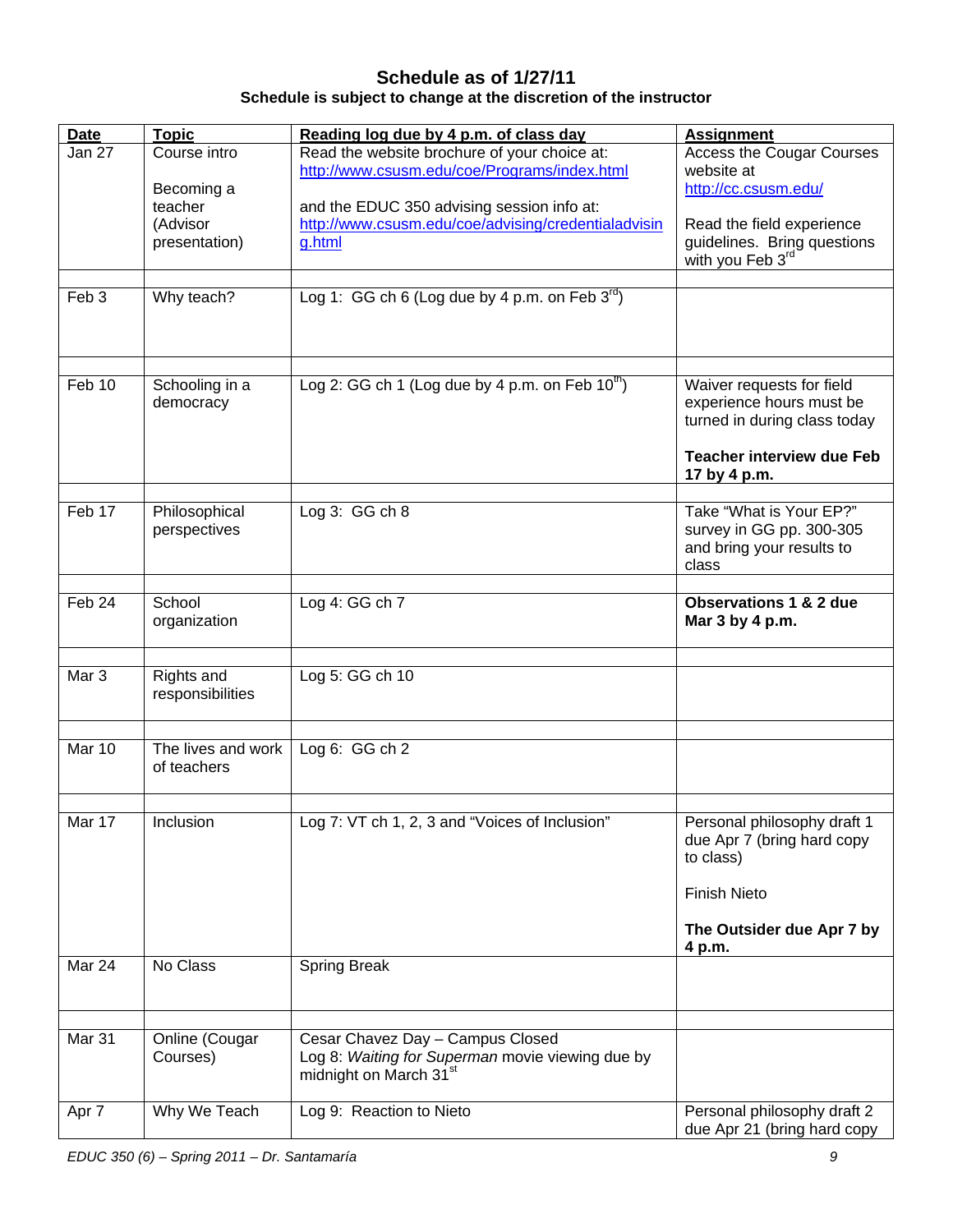|               |                                |                                                                                    | to class)                                                                 |
|---------------|--------------------------------|------------------------------------------------------------------------------------|---------------------------------------------------------------------------|
|               |                                |                                                                                    | Observations 3, 4, and 5<br>due Apr 21 by 4 p.m.                          |
|               |                                |                                                                                    |                                                                           |
| Apr 14        | Online (Cougar<br>Courses)     | Log 10: Race to Nowhere movie viewing due by<br>midnight on April 14 <sup>th</sup> | Some issues presentations                                                 |
|               |                                |                                                                                    |                                                                           |
| Apr 21        | Middle schooling               | Log 11: Peruse the National Middle School<br>Association website, www.nmsa.org     | Some issues presentations                                                 |
|               | Presentations                  | React to the website for your reading log.                                         | Personal philosophy due<br>Apr 28 by 4 p.m.                               |
|               |                                |                                                                                    |                                                                           |
| Apr 28        | School finance &<br>governance | Log 12: GG ch 9, 11                                                                | Some issues presentations                                                 |
|               | Presentations                  |                                                                                    | Turn in your time sheet<br>and your fieldwork record<br>on May 5 in class |
|               |                                |                                                                                    |                                                                           |
| May 5         | Presentations                  |                                                                                    | Some issues presentations                                                 |
|               |                                |                                                                                    | Due May 12 by 4 p.m.:                                                     |
|               |                                |                                                                                    | 1. Issues presentation                                                    |
|               |                                |                                                                                    | handout                                                                   |
|               |                                |                                                                                    | 2. Current events                                                         |
|               |                                |                                                                                    | 3. Participation self-                                                    |
|               |                                |                                                                                    | assessment                                                                |
|               |                                |                                                                                    |                                                                           |
| <b>May 12</b> | Presentations                  |                                                                                    |                                                                           |